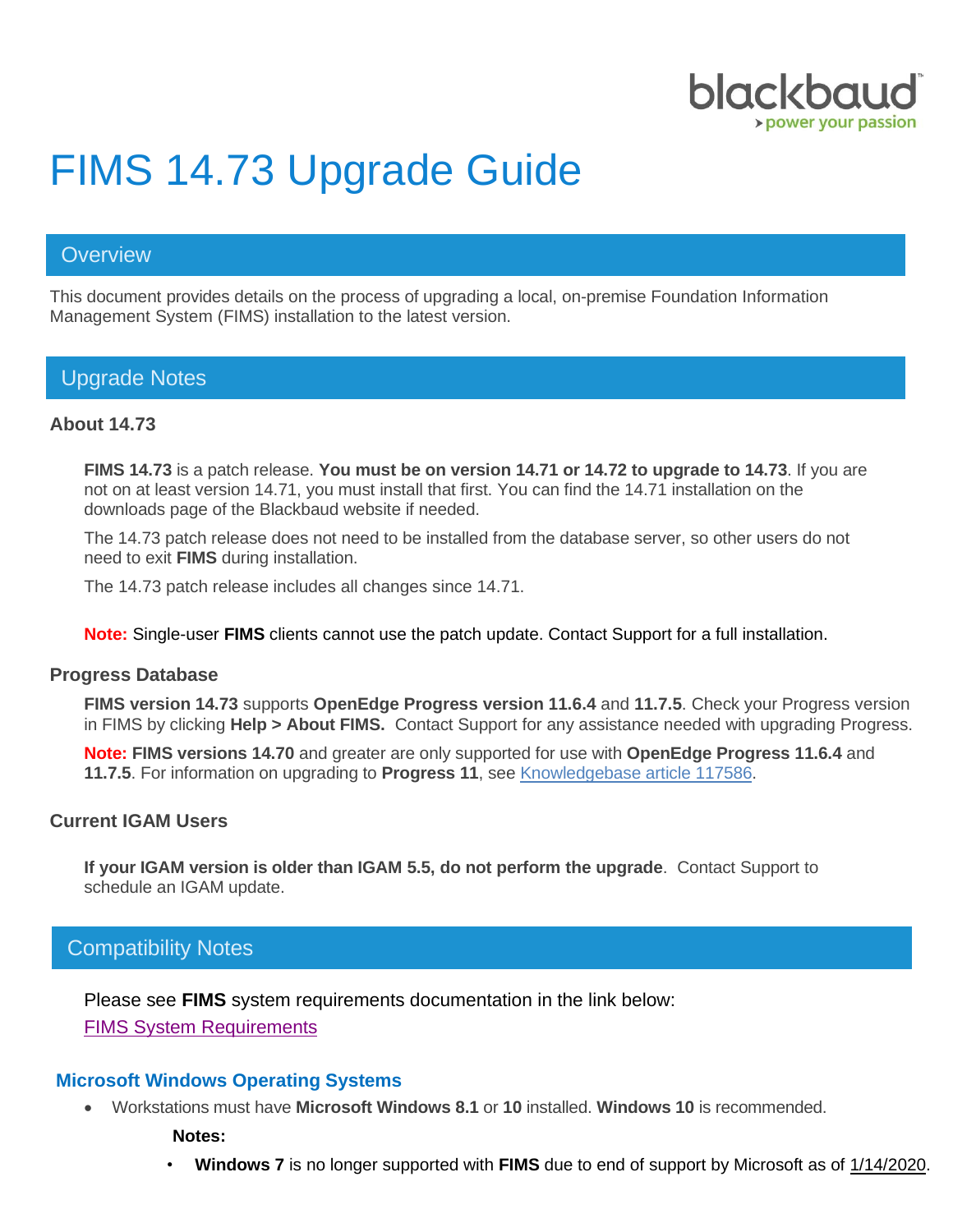- **Windows 8** is no longer supported with **FIMS** due to end of support by Microsoft as of 1/12/2016. Customers must move to **Windows 8.1** to remain supported. See [Windows Lifecycle FAQ.](https://support.microsoft.com/en-us/help/18581/lifecycle-faq-windows-products)
- On January 10, 2023, **Windows 8.1** will no longer be supported with **FIMS** due to the end of support date announced by Microsoft. See [Windows Lifecycle Fact Sheet.](https://support.microsoft.com/en-us/help/13853/windows-lifecycle-fact-sheet)
- **Windows 8.1 users:** Please note that **FIMS** is not certified for touch-screen functionality. If you notice any issues, please disable the touch-screen feature when using **FIMS**.
- Servers must have **Microsoft Windows 2012**, **2012 R2**, **2016** or **2019**.

#### **Notes:**

- FIMS runs on Microsoft Cloud (Azure) when set up as Windows client/server machines.
- As of [January 14, 2020,](https://support.microsoft.com/en-us/help/4057281) **Windows Server 2008 R2** is no longer supported with FIMS due to [end](https://support.microsoft.com/en-us/help/4456235/end-of-support-for-windows-server-2008-and-windows-server-2008-r2)  [of support](https://support.microsoft.com/en-us/help/4456235/end-of-support-for-windows-server-2008-and-windows-server-2008-r2) announced by Microsoft.
- As of October 10, 2023, **Windows Server 2012** will no longer be supported by FIMS due to end [of support](https://support.microsoft.com/en-us/lifecycle/search?alpha=Windows%20Server%202012%20Standard) announced by Microsoft.
- As of January 10, 2023, **Windows Server 2012 R2** will no longer be supported with FIMS due to [end](https://support.microsoft.com/en-us/lifecycle/search?alpha=Windows%20Server%202012%20Standard)  [of support](https://support.microsoft.com/en-us/lifecycle/search?alpha=Windows%20Server%202012%20Standard) announced by Microsoft.
- **DonorCentral users:** Your **FIMS** server must have **Microsoft Windows Server 2012** or later to upload data to **DonorCentral**.
- **IGAM users: IGAM 3** is not compatible with **Windows 7** or later. If you are currently using **IGAM 3** for **FIMS** and want to use **Windows 7**, you must upgrade to **IGAM 5** or later. Contact Blackbaud Support for more information.
- **Progress OpenEdge: FIMS** is compatible with **Progress OpenEdge version 11.6.4** and **11.7.5**.

# **Crystal Reports**

Reports written in **Crystal Reports** prior to **version 13** are unable to connect to **Progress 11.x** databases. To use these reports, see [Knowledgebase article 187641](https://kb.blackbaud.com/articles/Article/187641) to upgrade to **Crystal 13** and convert your reports for **FIMS version 14.73**.

# **OS Service Pack / Maintenance Pack Support**

OS updates are not automatically certified but are supported where the OS vendor guarantees backwards compatibility with the baseline OS level. Certification of OS updates may be performed if the backwards guaranteed compatibility of the OS Service Pack / Maintenance Pack is questionable.

# **Microsoft Office**

**Office 365** users, please note that only a desktop installation of **Microsoft Office** connected to **Office 365** is fully compatible with **FIMS**. The online version of 365 is not compatible. See the following article for details:

# [What MS Office version is fully compatible with FIMS?](https://kb.blackbaud.com/knowledgebase/articles/Article/111540)

# **Notes:**

- **Microsoft Office 2007** is [no longer supported by Microsoft](https://docs.microsoft.com/en-us/deployoffice/office-2007-end-support-roadmap) or **FIMS**.
- As of October 13, 2020, **Microsoft Office 2010** will no longer be supported due to the [end of](https://docs.microsoft.com/en-us/deployoffice/office-2010-end-support-roadmap)  [support date](https://docs.microsoft.com/en-us/deployoffice/office-2010-end-support-roadmap) announced by Microsoft.
- As of April 11, 2023, **Microsoft Office 2013 SP1** will no longer be supported due to the [end of](https://support.microsoft.com/en-us/lifecycle/search/16674)  [support date](https://support.microsoft.com/en-us/lifecycle/search/16674) announced by Microsoft.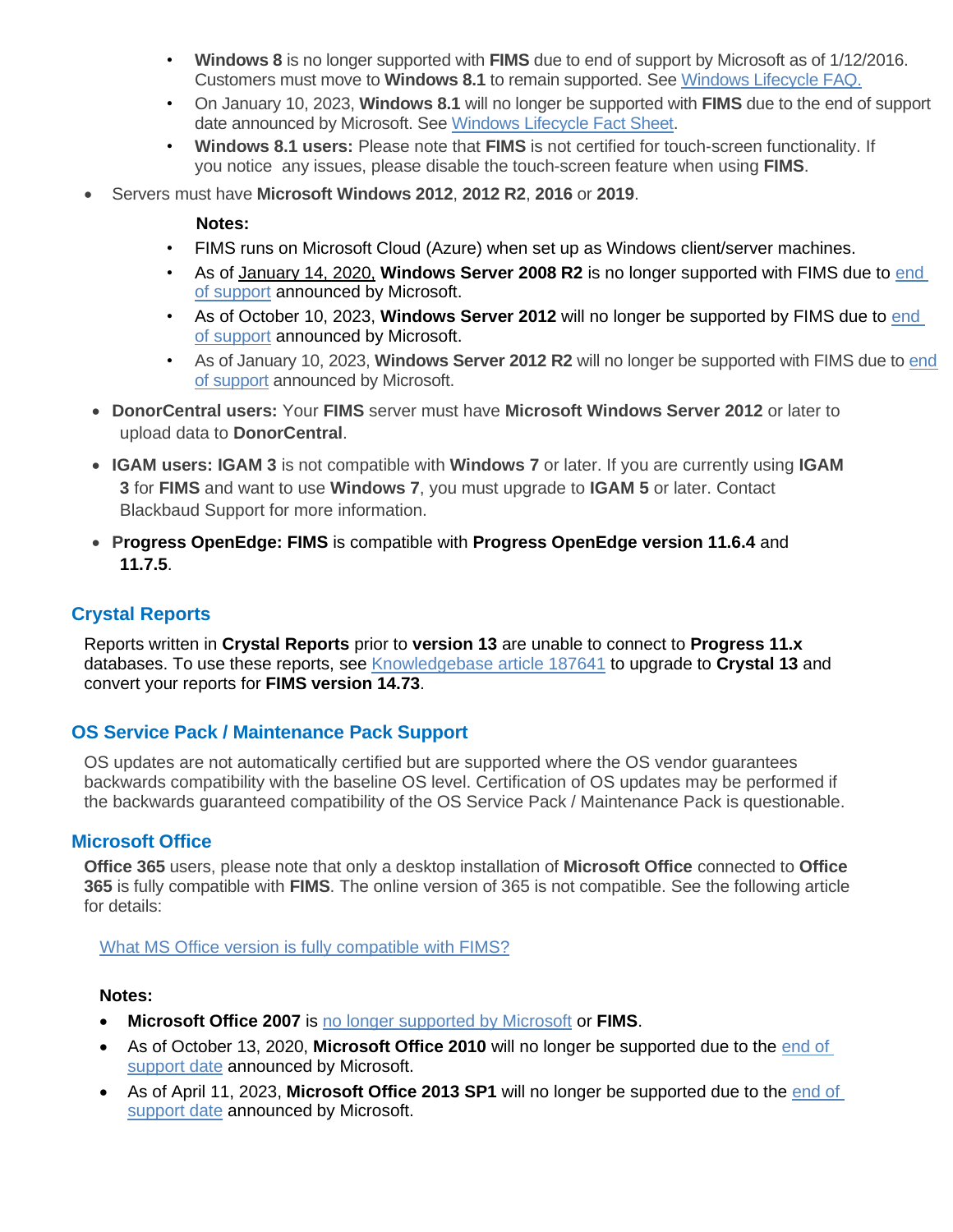# **Support**

#### **Need Help or Have Questions?**

If you have questions or need assistance, please contact Support.

**Support Hours:** M-F, 8:30 am – 8:00 pm ET

**Phone:** (800) 468-8996, option 1

**Online:** Visit Case Central at [https://www.blackbaud.com/casecentral/casesearch.aspx.](https://www.blackbaud.com/casecentral/casesearch.aspx) Click the **Case** tab at the top and click **Create New Case**.

# Upgrade to the FIMS 14.73 patch

**Prerequisite:** You must be on **version 14.71** or **14.72** to install **14.73**.

- 1. Download **p1471t73.zip** from [Blackbaud Downloads](https://www.blackbaud.com/support/downloads/downloads.aspx) (<https://www.blackbaud.com/support/downloads/downloads.aspx>) to any workstation where you'll apply the update.
- 2. Copy the **FIMS** patch file to the server or workstation on which the patch is being installed.
	- **DO NOT unzip the file**
- 3. Log in to **FIMS**.
- 4. Open **Tools > System Utilities > FIMS Update and Patch Utility**.
- 5. Click **Browse** and select the patch file named **p1471t73.zip**.
- 6. Click **Install**.

| FIMS Update and Patch Install Utility                                                                                                                                                                                                                                         | × |
|-------------------------------------------------------------------------------------------------------------------------------------------------------------------------------------------------------------------------------------------------------------------------------|---|
| Patch/Update File: c:\FIMS Upgrades\p1471t73.zip<br><b>Browse</b>                                                                                                                                                                                                             |   |
| This utility facilitates the installation of Patches and/or Updates.<br>To install a FIMS Patch that has been downloaded choose the file that was downloaded. View the information about<br>the Patch. Then if the patch passes all verification, you can proceed to Install. |   |
| For the latest version of FIMS and/or support, Blackbaud Support may be reached as follows:                                                                                                                                                                                   |   |
| <b>Blackbaud Support</b>                                                                                                                                                                                                                                                      |   |
| <b>FIMS</b> Software user documentation                                                                                                                                                                                                                                       |   |
| <b>Blackbaud Knowledgebase</b>                                                                                                                                                                                                                                                |   |
| <b>Blackbaud FIMS Community</b>                                                                                                                                                                                                                                               |   |
| This Patch upgrades FIMS 14.71 or 14.72 to 14.73                                                                                                                                                                                                                              | × |
| Last Modified: Date 09/29/2021                                                                                                                                                                                                                                                |   |
| Choose Install to Proceed with Installation                                                                                                                                                                                                                                   |   |
|                                                                                                                                                                                                                                                                               |   |
|                                                                                                                                                                                                                                                                               |   |
|                                                                                                                                                                                                                                                                               |   |
|                                                                                                                                                                                                                                                                               |   |
|                                                                                                                                                                                                                                                                               |   |
|                                                                                                                                                                                                                                                                               |   |
|                                                                                                                                                                                                                                                                               |   |
|                                                                                                                                                                                                                                                                               | w |
| Load Info<br>Cancel                                                                                                                                                                                                                                                           |   |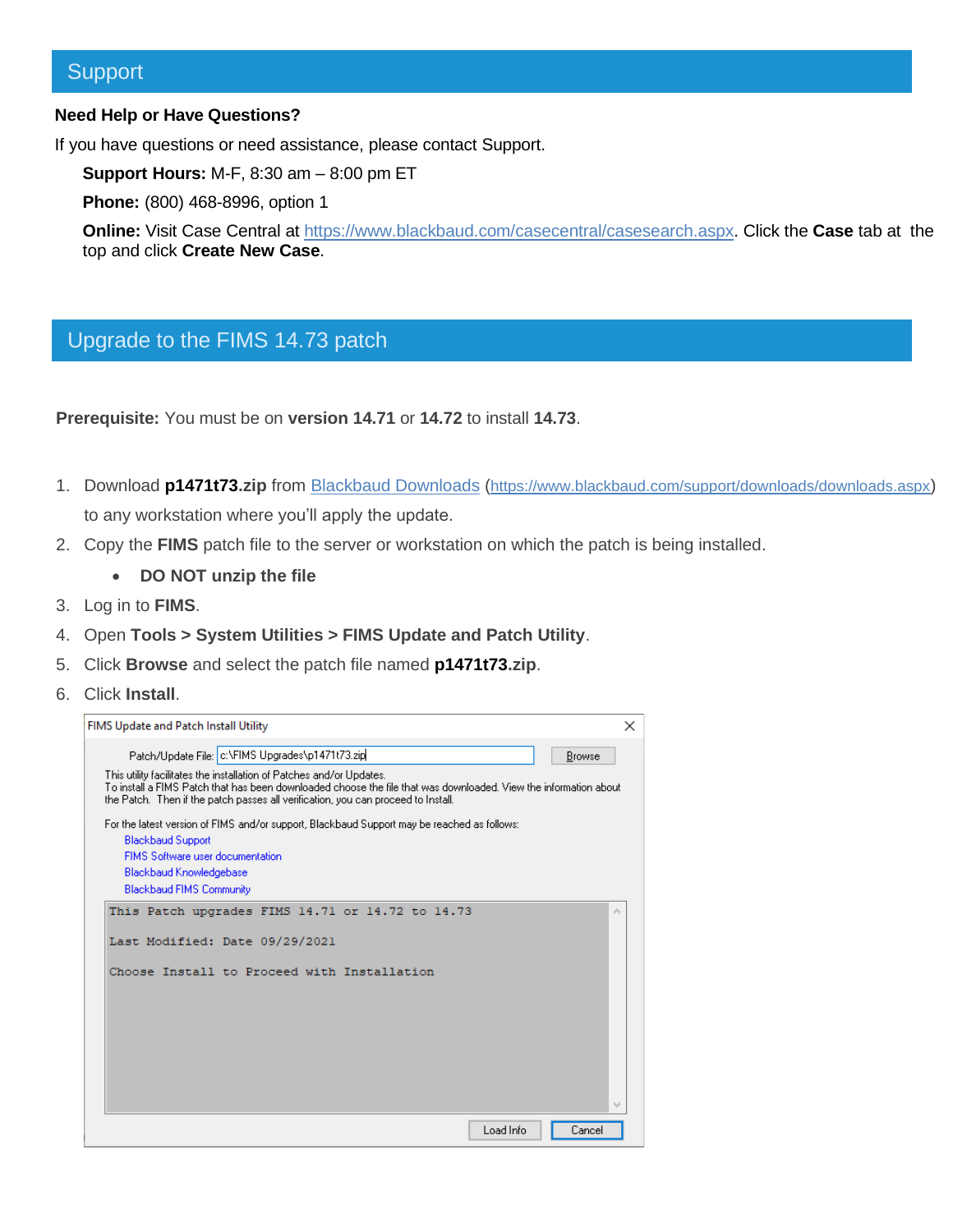7. You will see files being compiled:

| x<br><b>FIMS Compiler</b>                                                      |                                                                                                                                                                                                                                                    |  |  |
|--------------------------------------------------------------------------------|----------------------------------------------------------------------------------------------------------------------------------------------------------------------------------------------------------------------------------------------------|--|--|
| <b>Type of Compilation</b><br>Files                                            | <b>Path and Filename</b><br>Q<br>$\bigcirc$ From List<br>◯ Directories<br><b>Compiling Files</b>                                                                                                                                                   |  |  |
| <b>Directories</b><br>TTY<br>$\mathcal{P}$ Custom<br>$\vee$ GUI<br>$\vee$ ODBC | Compiling C:\npo\found\FIMS\gui\FUNDS\V-FUND.W<br>Compiling C:\npo\found\FIMS\gui\FUNDS\V-FNOTES.W<br>Compiling C:\npo\found\FIMS\gui\FUNDS\V-FNDGL.W<br>Compiling C:\npo\found\FIMS\gui\FUNDS\V-FNDCLA.W<br>≺<br>≻<br><b>Compilation Messages</b> |  |  |
| $\sqrt{}$ APP                                                                  | Compilation Started at 09/30/2021 Time 3:57 PM                                                                                                                                                                                                     |  |  |
|                                                                                | ∢<br><br>Lancel                                                                                                                                                                                                                                    |  |  |

**If you have compile errors during the installation, please create a support case.**

- 8. **FIMS** will close and re-open when the patch is complete.
- 9. In **FIMS**, select **Help> About FIMS** to verify that both the **FIMS** version and the **DB** Version are **14.73.**

**Note: You do not need to run the patch on each workstation. Once you run it on one workstation other users will see the updated version.**